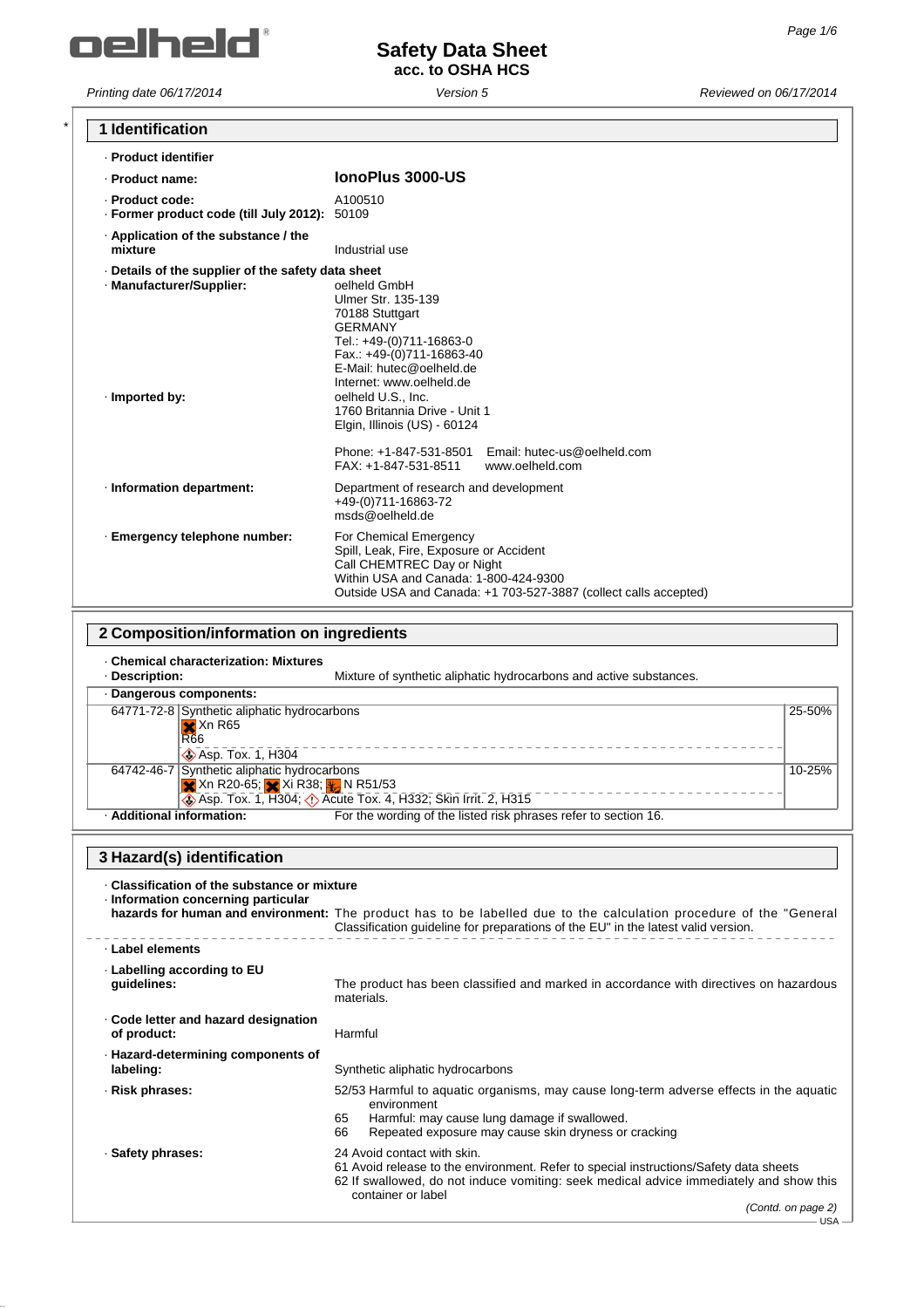

### **Safety Data Sheet acc. to OSHA HCS**

*Printing date 06/17/2014 Version 5 Reviewed on 06/17/2014*

#### **Product name: IonoPlus 3000-US**

|                                                                                    | (Contd. of page 1)                                                                                                                                                                                                                           |
|------------------------------------------------------------------------------------|----------------------------------------------------------------------------------------------------------------------------------------------------------------------------------------------------------------------------------------------|
| · Hazard description:<br>· WHMIS classification                                    | The product is not subject to classification according to the Canadian WHMIS (workplace<br>hazardous materials information system).<br>It means, it's no WHMIS controlled product.                                                           |
| · Classification system:<br>· NFPA ratings (scale 0 - 4)                           | Health $= 1$<br>$Fire = 1$                                                                                                                                                                                                                   |
| · HMIS-ratings (scale 0 - 4)                                                       | Reactivity = $0$<br>Health $= 1$<br><b>HEALTH</b><br>$\blacksquare$                                                                                                                                                                          |
|                                                                                    | Fire = $1$<br>$\overline{1}$<br><b>FIRE</b><br>REACTIVITY 0 Reactivity = 0                                                                                                                                                                   |
| Other hazards                                                                      | The NFPA- and the HMIS-ratings range from 0 (least severe hazard) to 4 (most severe<br>hazard).<br>NFPA and HMIS are regulations in the USA.<br>NFPA: National Fire Protection Association<br>HMIS: Hazardous Material Identification System |
| <b>4 First-aid measures</b>                                                        |                                                                                                                                                                                                                                              |
| - General information:<br>- After inhalation:                                      | Remove any clothing soiled by the product.<br>In case of occuring of symptoms or in doubt consult a doctor.<br>If a doctor is consulted show this material safety data sheet.<br>Supply fresh air; consult doctor in case of complaints.     |
| · After skin contact:<br>· After eye contact:                                      | Immediately wash with water and soap and rinse thoroughly.<br>Rinse opened eye for several minutes under running water. If symptoms persist, consult a                                                                                       |
| · After ingestion:                                                                 | doctor.<br>Do not induce vomiting; immediately call for medical help.                                                                                                                                                                        |
| <b>5 Fire-fighting measures</b>                                                    |                                                                                                                                                                                                                                              |
| · Suitable extinguishing media:<br>· For safety reasons unsuitable                 | CO2, extinguishing powder or water spray. Fight larger fire with alcohol resistant foam.                                                                                                                                                     |
| extinguishing media:<br>· Special hazards arising from the<br>substance or mixture | Water with full jet<br>In certain fire conditions, traces of other toxic gases cannot be excluded, e.g.:                                                                                                                                     |
| · Protective equipment:<br>· Additional information                                | Carbon monoxide (CO)<br>Wear self-contained respiratory protective device.<br>Dispose of fire debris and contaminated fire fighting water in accordance with official<br>regulations.<br>Cool endangered receptacles with water spray.       |
| <b>6 Accidental release measures</b>                                               |                                                                                                                                                                                                                                              |
| · Personal precautions, protective<br>equipment and emergency<br>procedures        | Ensure adequate ventilation                                                                                                                                                                                                                  |
| · Environmental precautions:                                                       | Particular danger of slipping on leaked/spilled product.<br>Do not allow to enter sewers/ surface or ground water.<br>Do not allow to penetrate the ground/soil.<br>Keep contaminated washing water and dispose of appropriately.            |
| · Methods and material for<br>containment and cleaning up:                         | Absorb with liquid-binding material (sand, diatomite, acid binders, universal binders,<br>sawdust).<br>Dispose contaminated material as waste according to item 13.                                                                          |
| · Reference to other sections                                                      | See Section 7 for information on safe handling.<br>See Section 8 for information on personal protection equipment.<br>See Section 13 for disposal information.                                                                               |
| 7 Handling and storage                                                             |                                                                                                                                                                                                                                              |
| · Handling:<br>· Precautions for safe handling                                     | Ensure good ventilation/exhaust at the workplace.<br>Open and handle receptacle with care.                                                                                                                                                   |
| Information about protection against<br>explosions and fires:<br>· Storage:        | Recommendation: Level of dielectric over the place of erosion min. 40 mm.<br>Fumes can combine with air to form an explosive mixture above the flash point.                                                                                  |
| Requirements to be met by<br>storerooms and receptacles:                           | Store only in the original receptacle.<br>(Contd. on page 3)<br>· USA ·                                                                                                                                                                      |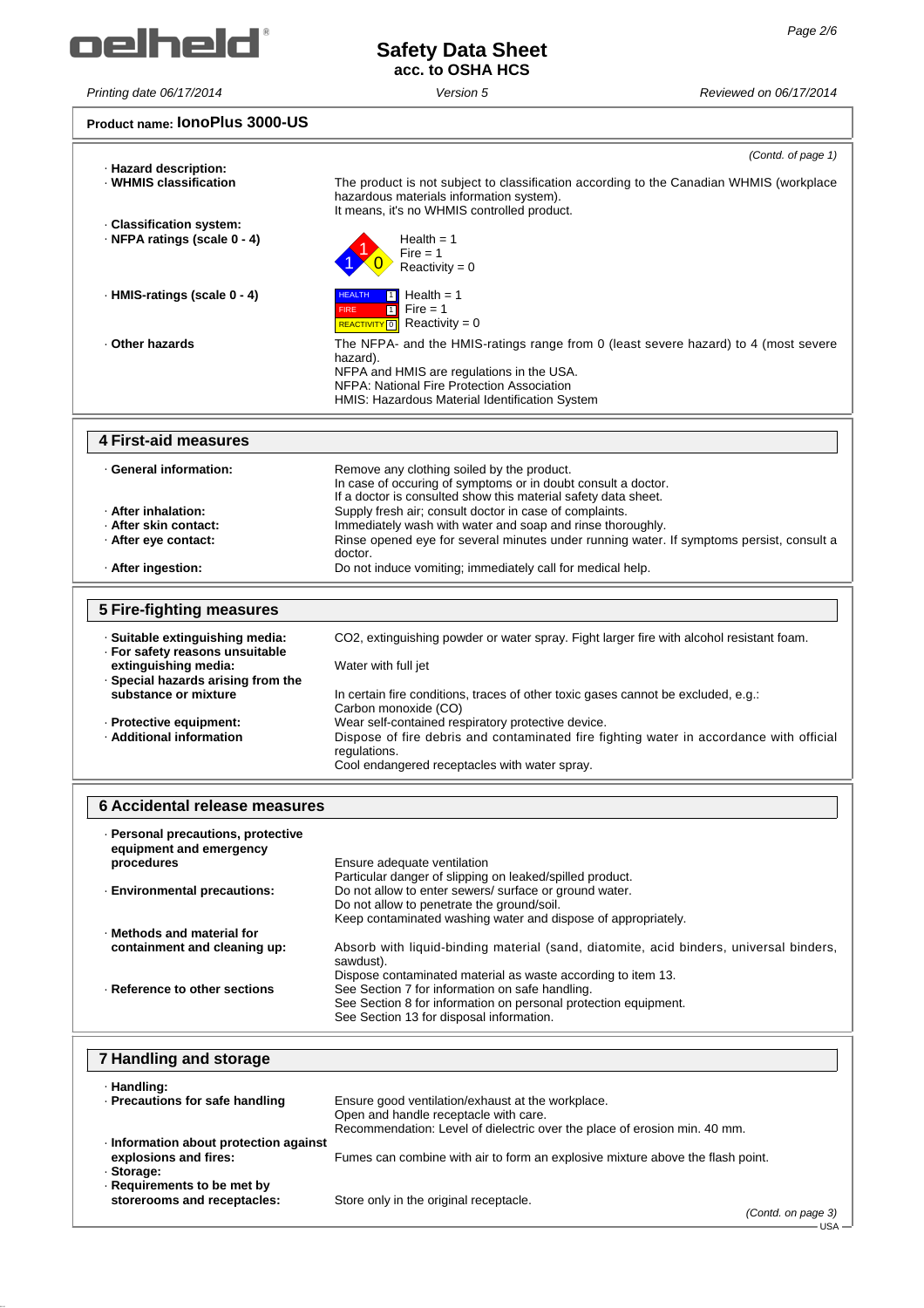

*Printing date 06/17/2014 Version 5 Reviewed on 06/17/2014*

# **Safety Data Sheet acc. to OSHA HCS**

#### **Product name: IonoPlus 3000-US**

| Information about storage in one<br>common storage facility:<br>· Further information about storage | (Contd. of page 2)<br>Not required.                                                                                                                                                                                                                                                                                  |
|-----------------------------------------------------------------------------------------------------|----------------------------------------------------------------------------------------------------------------------------------------------------------------------------------------------------------------------------------------------------------------------------------------------------------------------|
| conditions:                                                                                         | Protect from heat, direct sunlight and UV-rays.<br>Store in cool, dry conditions in well sealed receptacles.<br>At temperatures below approx. $32^{\circ}$ F the product may cristallize and get solid. In this case<br>warm up slightly before use.<br>Storage stability under the described conditions: 24 months. |
| · Specific end use(s)                                                                               | No further relevant information available.                                                                                                                                                                                                                                                                           |

#### **8 Exposure controls/personal protection**

| · Additional information about design                                     |                                                                                                                                                                                                                               |
|---------------------------------------------------------------------------|-------------------------------------------------------------------------------------------------------------------------------------------------------------------------------------------------------------------------------|
| of technical systems:                                                     | No further data; see item 7.                                                                                                                                                                                                  |
| Components with limit values that<br>require monitoring at the workplace: | TLV (oil mist): $5 \text{ mg/m}^3$                                                                                                                                                                                            |
| · Additional information:                                                 | The lists that were valid during the creation were used as basis.                                                                                                                                                             |
| · Personal protective equipment:                                          |                                                                                                                                                                                                                               |
| General protective and hygienic                                           |                                                                                                                                                                                                                               |
| measures:                                                                 | The usual precautionary measures for handling chemicals should be followed.                                                                                                                                                   |
|                                                                           | Wash hands before breaks and at the end of work.                                                                                                                                                                              |
|                                                                           | Do not carry product impregnated cleaning cloths in trouser pockets.                                                                                                                                                          |
|                                                                           | Avoid contact with the skin.                                                                                                                                                                                                  |
| · Breathing equipment:                                                    | Not necessary if room is well-ventilated.                                                                                                                                                                                     |
|                                                                           | Use suitable respiratory protective device in case of insufficient ventilation.                                                                                                                                               |
| · Protection of hands:                                                    | Protective gloves or protective skin cream                                                                                                                                                                                    |
| Material of gloves                                                        | Nitrile rubber, NBR                                                                                                                                                                                                           |
| · Penetration time of glove material                                      | At a glove thickness of about 0,4 mm the value of the permeation breakthrough in<br>accordance with EN 374 is for chemically similar products according to the manufacturer:<br>>480 min. (Degradation EN 374 rating class 6) |
|                                                                           | These statements are based on laboratory test methods which could not simulate working<br>conditions exactly. The responsibility rests with the end user for choosing the right gloves<br>for his application.                |
| · Eye protection:                                                         | Goggles recommended during refilling.                                                                                                                                                                                         |
| · Body protection:                                                        | Protective work clothing                                                                                                                                                                                                      |

# \* **9 Physical and chemical properties**

| <b>General Information</b><br>· Appearance:<br>Form:<br>Color:<br>· Odor:<br>· Odour threshold:   | Fluid<br>Fluorescent green<br>Mild<br>Not determined.                                                                                           |
|---------------------------------------------------------------------------------------------------|-------------------------------------------------------------------------------------------------------------------------------------------------|
| · pH-value:                                                                                       | Not applicable.                                                                                                                                 |
| Change in condition<br>Boiling point/Boiling range:<br>· Pour point                               | $> 240$ °C ( $> 464$ °F)<br>$-15 °C$                                                                                                            |
| · Flash point:                                                                                    | 107 °C (225 °F)                                                                                                                                 |
| · Flammability (solid, gaseous):                                                                  | Not determined.                                                                                                                                 |
| · Ignition temperature:                                                                           | $>$ 220 °C ( $>$ 428 °F)                                                                                                                        |
| Decomposition temperature:                                                                        | Not determined.                                                                                                                                 |
| Danger of explosion:                                                                              | Product is not explosive. However formation of explosive air/vapour mixtures above the<br>flash point or in case of strong misting is possible. |
| <b>Explosion limits:</b><br>Lower:<br>Upper:                                                      | $0.45$ Vol %<br>6.5 Vol %                                                                                                                       |
| · Vapor pressure:                                                                                 | Not determined.                                                                                                                                 |
| $\cdot$ Density at 15 °C (59 °F):<br>· Relative density<br>· Vapour density<br>· Evaporation rate | $0.79$ g/cm <sup>3</sup> (6.593 lbs/gal)<br>Not determined.<br>Not determined.<br>Not determined.                                               |
| · Solubility in / Miscibility with<br>Water:                                                      | Not miscible or difficult to mix.                                                                                                               |
| - Partition coefficient (n-octanol/water): Not determined.                                        | (Contd. on page 4)                                                                                                                              |

USA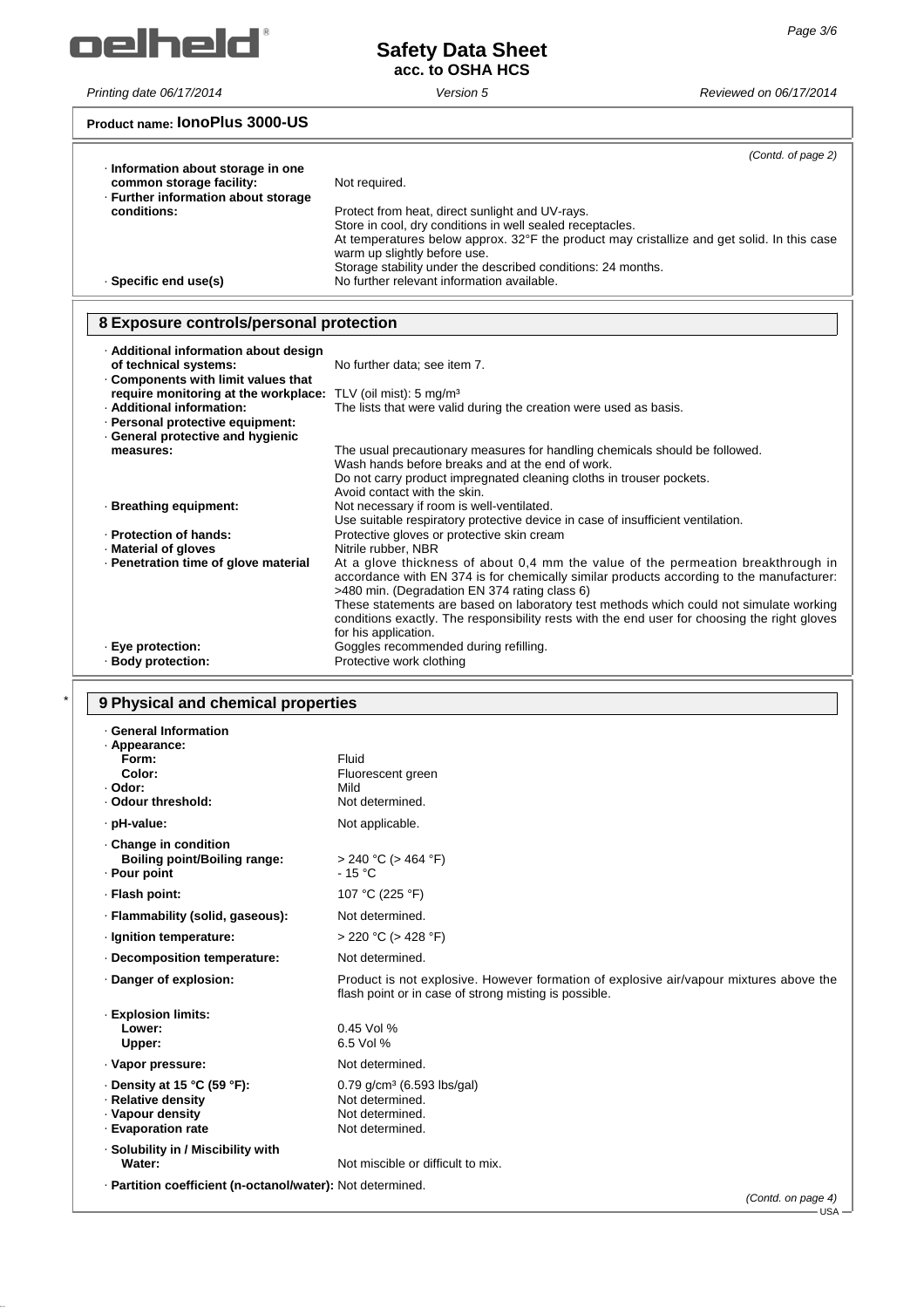

### **Safety Data Sheet acc. to OSHA HCS**

*Printing date 06/17/2014 Version 5 Reviewed on 06/17/2014*

| Product name: IONOPIUS 3000-US                                                      |                                                                                                             |
|-------------------------------------------------------------------------------------|-------------------------------------------------------------------------------------------------------------|
|                                                                                     | (Contd. of page 3)                                                                                          |
| · Viscosity:<br>Kinematic at 20 $^{\circ}$ C (68 $^{\circ}$ F):                     | $3.8$ mm $2/s$                                                                                              |
| Kinematic at 40 °C (104 °F):                                                        | $2.5$ mm $2/s$                                                                                              |
| · Solvent content:                                                                  |                                                                                                             |
| Organic solvents:                                                                   | None                                                                                                        |
| VOC (EC)<br><b>VOC (California)</b>                                                 | None<br>None                                                                                                |
|                                                                                     | California EPA Rules: This product is exempted in South Coast Air Quality Management                        |
|                                                                                     | District Rule 1144.                                                                                         |
| Other information                                                                   | Oxidising properties: not determined.                                                                       |
| <b>10 Stability and reactivity</b>                                                  |                                                                                                             |
| · Thermal decomposition / conditions                                                |                                                                                                             |
| to be avoided:                                                                      | No decomposition if used according to specifications.                                                       |
| · Incompatible materials:                                                           | Strong oxidizing agents<br>- Hazardous decomposition products: No dangerous decomposition products known.   |
|                                                                                     |                                                                                                             |
|                                                                                     |                                                                                                             |
| <b>11 Toxicological information</b>                                                 |                                                                                                             |
| · Acute toxicity:                                                                   |                                                                                                             |
| . LD/LC50 values that are relevant for classification:                              |                                                                                                             |
| 64771-72-8 Synthetic aliphatic hydrocarbons                                         |                                                                                                             |
| Oral<br>LD50<br>> 2000 mg/kg (rat)                                                  |                                                                                                             |
| > 2000 mg/kg (rat)<br>LD50<br>Dermal<br>64742-46-7 Synthetic aliphatic hydrocarbons |                                                                                                             |
| Oral<br>$> 5000$ mg/kg (rat)<br>LD50                                                |                                                                                                             |
| > 2000 mg/kg (rabbit)<br>LD50<br>Dermal                                             |                                                                                                             |
| LOAEL / 24h $ 125 + 30$ mg/kg (rat (male/female))                                   |                                                                                                             |
| NOAEL / 24h 1000 mg/kg (rabbit)                                                     |                                                                                                             |
| Inhalative   LC50 / 4h<br>4.6 mg/l (rat)                                            |                                                                                                             |
| · Primary irritant effect:                                                          |                                                                                                             |
| on the skin:<br>$\cdot$ on the eye:                                                 | Repeated/long exposure may cause skin dryness and in consequence skin irritations.<br>No irritating effect. |
| · Sensitization:                                                                    | No sensitizing effects known.                                                                               |
| Additional toxicological information:                                               | The product shows the following dangers according to internally approved calculation                        |
|                                                                                     | methods for preparations:<br>Harmful                                                                        |
| · Carcinogenic categories                                                           |                                                                                                             |
| · IARC (International Agency for Research on Cancer)                                |                                                                                                             |
| None of the ingredients is listed.                                                  |                                                                                                             |
| · NTP (National Toxicology Program)                                                 |                                                                                                             |
| None of the ingredients is listed.                                                  |                                                                                                             |
| - OSHA-Ca (Occupational Safety & Health Administration)                             |                                                                                                             |
| None of the ingredients is listed.                                                  |                                                                                                             |
|                                                                                     |                                                                                                             |
| <b>12 Ecological information</b>                                                    |                                                                                                             |
| · Aquatic toxicity:                                                                 |                                                                                                             |
| 64742-46-7 Synthetic aliphatic hydrocarbons                                         |                                                                                                             |
| > 1000 mg/l (activated sludge organisms)<br>EC 50                                   |                                                                                                             |
| > 68 mg/l (Daphnia magna)<br>EL50 / 24h                                             |                                                                                                             |
| EbL50 / 24h 38 mg/l (Pseudokirchneriella subcapitata)                               |                                                                                                             |
| LL50 / 96h<br>65 mg/l (Oncorhynchus mykiss)                                         |                                                                                                             |
| · Persistence and degradability<br>· Behavior in environmental systems:             | Not easily biodegradable                                                                                    |
| · Bioaccumulative potential                                                         | No further relevant information available.                                                                  |
| · Ecotoxical effects:                                                               |                                                                                                             |
| · Behavior in sewage processing<br>plants:                                          | The product can be mechanically separated.                                                                  |
|                                                                                     | USA-                                                                                                        |

*(Contd. on page 5)*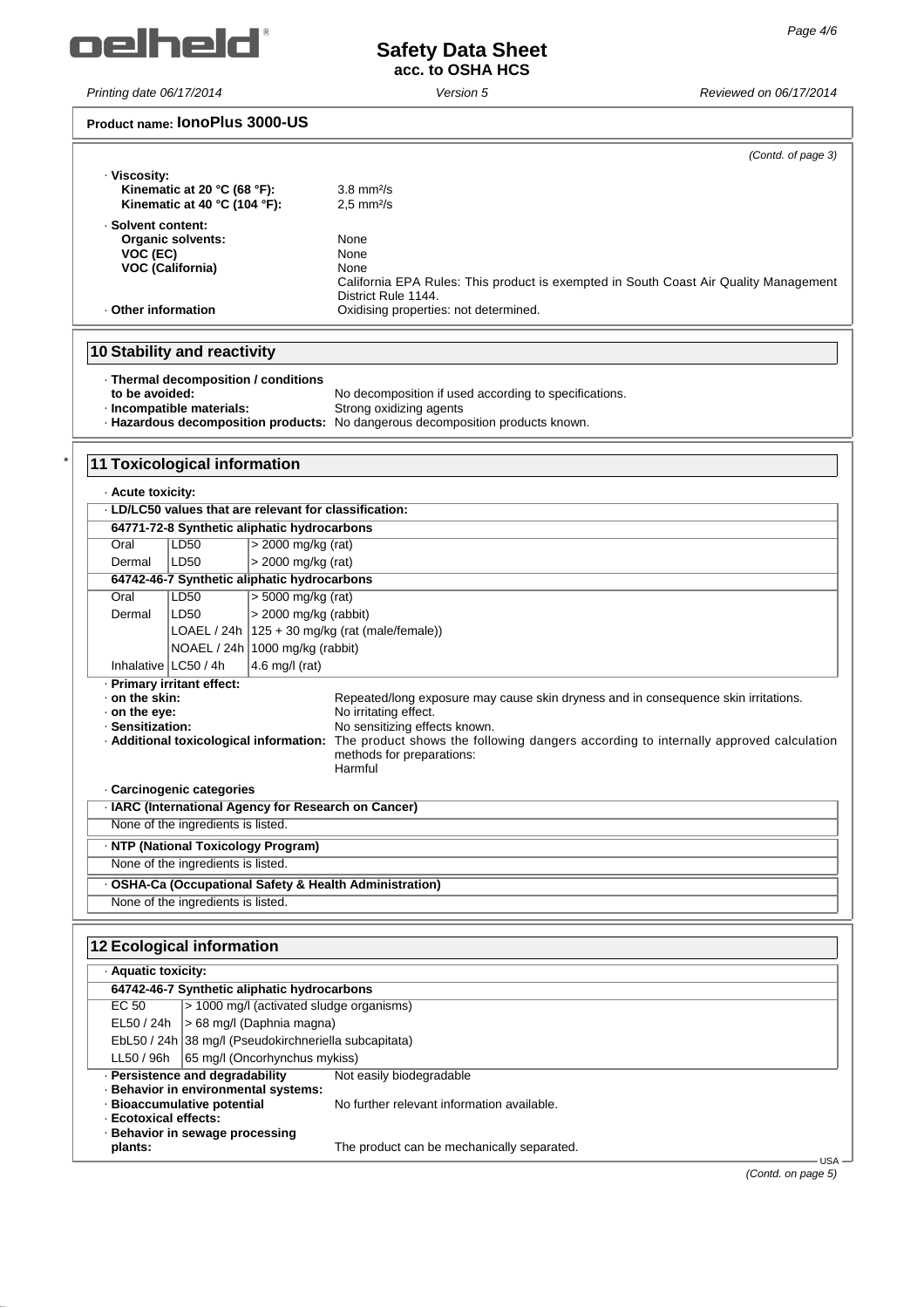oelheld'

*Printing date 06/17/2014 Version 5 Reviewed on 06/17/2014*

# **Safety Data Sheet acc. to OSHA HCS**

**Product name: IonoPlus 3000-US**

*(Contd. of page 4)*

| <b>13 Disposal considerations</b>                                                                                        |                                                                                                          |
|--------------------------------------------------------------------------------------------------------------------------|----------------------------------------------------------------------------------------------------------|
| · Waste treatment methods<br>· Recommendation:                                                                           | Must not be disposed of together with household garbage. Do not allow product to reach<br>sewage system. |
| · European waste catalogue                                                                                               |                                                                                                          |
|                                                                                                                          | 12 01 07*   mineral-based machining oils free of halogens (except emulsions and solutions)               |
|                                                                                                                          | 15 01 10* packaging containing residues of or contaminated by dangerous substances                       |
| · For the product:                                                                                                       | 12 01 07                                                                                                 |
| · Uncleaned packagings:<br>· Recommendation:                                                                             | Disposal must be made according to official regulations.<br>Waste disposal key: 15 01 10                 |
| <b>14 Transport information</b>                                                                                          |                                                                                                          |
| . UN-Number<br>· DOT, ADR, ADN, IMDG, IATA                                                                               | Void                                                                                                     |
| · UN proper shipping name<br>· DOT, ADR, ADN, IMDG, IATA                                                                 | Void                                                                                                     |
| · Transport hazard class(es)                                                                                             |                                                                                                          |
| $\cdot$ DOT, ADR<br>· Class<br>· Label<br>· ADN/R Class:                                                                 | Void<br>Void.<br>Void                                                                                    |
| · Packing group<br>· DOT, ADR, IMDG, IATA                                                                                | Void                                                                                                     |
| · Environmental hazards:<br>· Marine pollutant:                                                                          | No                                                                                                       |
| · Special precautions for user                                                                                           | Not applicable.                                                                                          |
| · Transport in bulk according to Annex II of MARPOL73/78 and<br>the IBC Code                                             | Not applicable.                                                                                          |
| · Transport/Additional information:                                                                                      | Not dangerous according to the above specifications.                                                     |
| $·$ ADR<br>· Excepted quantities (EQ):<br>· Limited quantities (LQ)<br>· Transport category<br>- Tunnel restriction code | Void<br>Void.<br>Void.<br>Void.                                                                          |
| · IMDG                                                                                                                   | Void.                                                                                                    |
| · IATA                                                                                                                   | Void.                                                                                                    |
| <b>15 Regulatory information</b>                                                                                         |                                                                                                          |
| · Sara                                                                                                                   |                                                                                                          |
| · Section 355 (extremely hazardous substances):                                                                          |                                                                                                          |
| None of the ingredients is listed.                                                                                       |                                                                                                          |
| · Section 313 (Specific toxic chemical listings):                                                                        |                                                                                                          |
| None of the ingredients is listed.                                                                                       |                                                                                                          |
| · TSCA (Toxic Substances Control Act):                                                                                   |                                                                                                          |
| All ingredients are listed.                                                                                              |                                                                                                          |
| · Proposition 65                                                                                                         |                                                                                                          |
| Chemicals known to cause cancer:                                                                                         |                                                                                                          |
| None of the ingredients is listed.                                                                                       |                                                                                                          |

| · Sara                                                      |                                  |
|-------------------------------------------------------------|----------------------------------|
| · Section 355 (extremely hazardous substances):             |                                  |
| None of the ingredients is listed.                          |                                  |
| · Section 313 (Specific toxic chemical listings):           |                                  |
| None of the ingredients is listed.                          |                                  |
| · TSCA (Toxic Substances Control Act):                      |                                  |
| All ingredients are listed.                                 |                                  |
| · Proposition 65                                            |                                  |
| Chemicals known to cause cancer:                            |                                  |
| None of the ingredients is listed.                          |                                  |
| Chemicals known to cause reproductive toxicity for females: |                                  |
| None of the ingredients is listed.                          |                                  |
| Chemicals known to cause reproductive toxicity for males:   |                                  |
| None of the ingredients is listed.                          |                                  |
| Chemicals known to cause developmental toxicity:            |                                  |
| None of the ingredients is listed.                          |                                  |
|                                                             | (Contd. on page 6)<br><b>USA</b> |